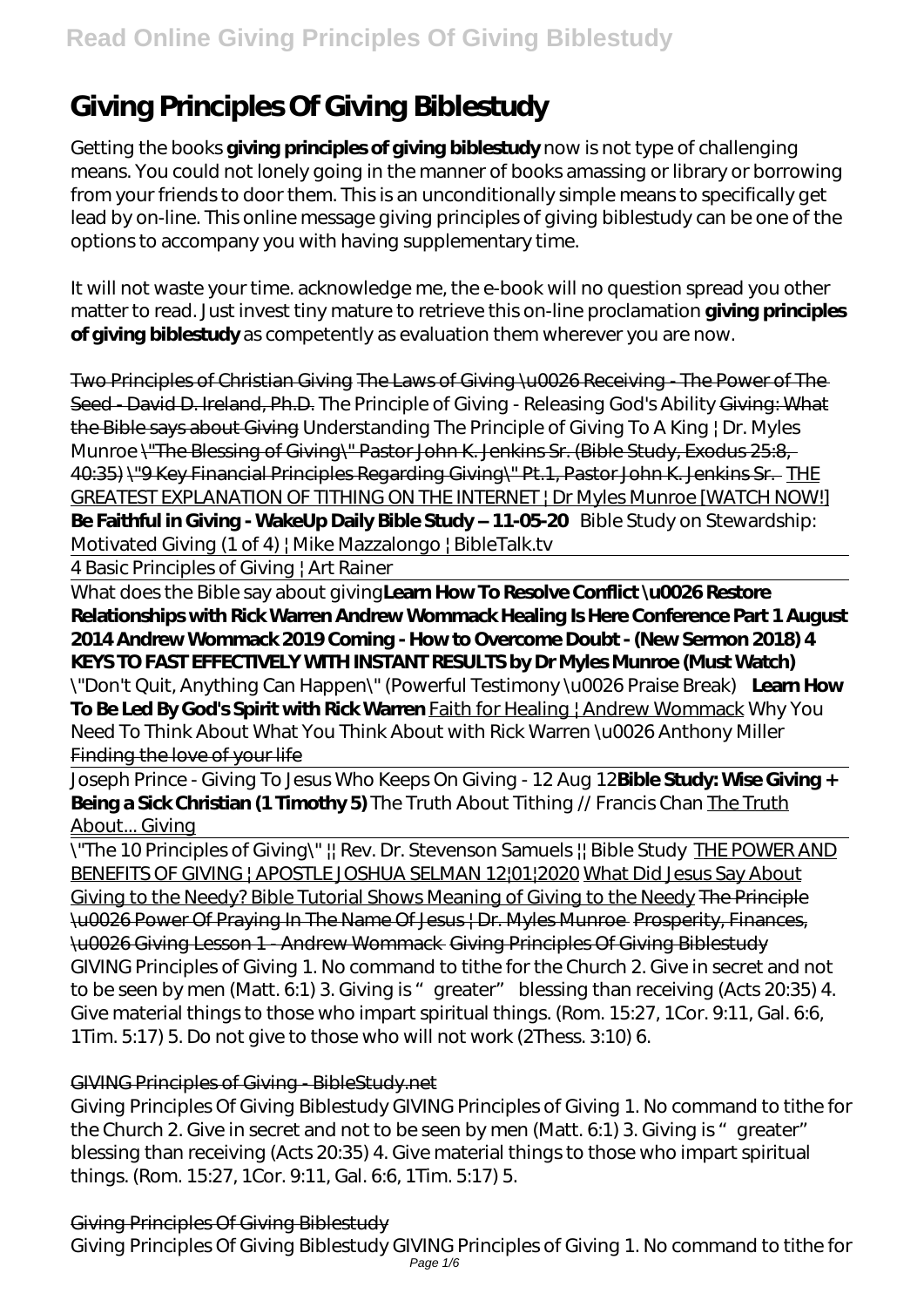the Church 2. Give in secret and not to be seen by men (Matt. 6:1) 3. Giving is "greater" blessing than receiving (Acts 20:35) 4. Give material things to those who impart spiritual things. (Rom. 15:27, 1Cor. 9:11, Gal. 6:6, 1Tim. 5:17) 5. Do

#### Giving Principles Of Giving Biblestudy

10 Essential Truths about Christian Giving - Bible Study Tools The Bible teaches that Christian giving must be willing giving, free giving. We learn this in 2 Corinthians 9:7 " Each one must do just as he has purposed in his heart, not grudgingly or under compulsion." Church Of Christ - Principles of Giving

#### Giving Principles Of Giving Biblestudy

7. Our giving should be according to our means (verse 3) " They gave as much as they were able"; our giving should be proportionate - that is, according to the amount we receive, as verse 12 states. We are to give, not out of what we have, but according to what we have. This is how God gives - not out of his riches, but " according to his glorious riches" (Philippians 4:19).

#### Study 5 TWELVE PRINCIPLES TO GUIDE OUR GIVING - Words of ...

File Name: Giving Principles Of Giving Biblestudy.pdf Size: 6314 KB Type: PDF, ePub, eBook Category: Book Uploaded: 2020 Sep 20, 14:18 Rating: 4.6/5 from 746 votes.

#### Giving Principles Of Giving Biblestudy | alabuamra.com

10 Principles of Christian Giving 1. The Lord Jesus expects and requires us to give. Jesus said to His disciples, "when you give" not "if you give" (... 2. The Lord Jesus wants us to give for the right reasons. Jesus warned His disciples not to give for the sake of being... 3. The Lord Jesus wants ...

#### 10 Essential Truths about Christian Giving - Topical Studies

could enjoy now is giving principles of giving biblestudy below. Authorama is a very simple site to use. You can scroll down the list of alphabetically arranged authors on the front page, or check out the list of Latest Page 1/3. File Type PDF Giving Principles Of Giving Biblestudy

#### Giving Principles Of Giving Biblestudy

Principle #2: Give, and it will be given to you. Good measure, pressed down, shaken together, running over, will be put into your lap. For with the measure you use it will be measured back to you. ~ Luke 6:38. When you give, you are making room for God to give you more.

#### 5 Principles for Biblical Giving | Faith Island

Biblical Principles for Giving, National Planning Group of Ronald Blue & Co. - Christian finances, money management and financial help from a Biblical perspective. Debt, planning, budgeting ...

#### Biblical Principles for Giving - Christian Finances

Principle #3: We Should Give As We Have Been Given. Remember, God doesn' texpect us to give what we don't have. There is no place in Christian giving for competition or comparison to others.

#### Three Key Principles of Godly Giving - Christian Finances

To give freely is to give not expecting or even desiring some temporal personal benefit in return. The joy comes from the act of giving in Jesus' name, period, because of the joy and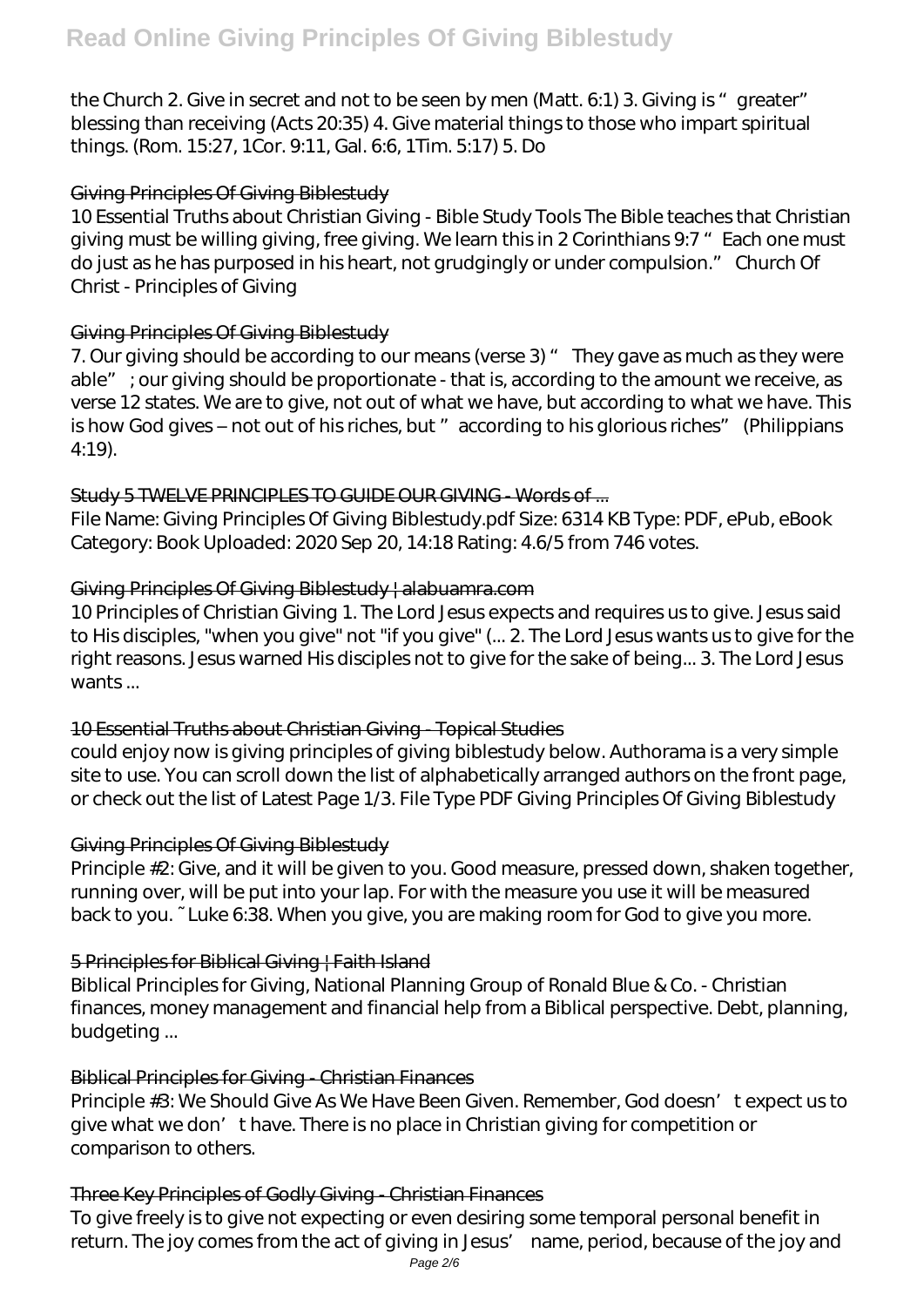glory it brings to Him. The by-product of this selfless attitude is joy and eternal blessing. Second, giving is to be in secret.

#### Relevant Bible Teaching - Seven Principles of Giving

There are five basic principles of biblical giving. First, giving is a measure of the believer's love for God. Secondly, giving is an expression of faith. Thirdly, the believer will never outgive God.

#### MBS112 A MESSIANIC BIBLE STUDY FROM ARIEL MINISTRIES THE ...

Principles Found in 2 Corinthians 9:6-14. Paul provides seven principles relating to giving in this passage. First, what you sow you will reap (2 Cor 9:6). If you sow bountifully, you will reap bountifully (but the inverse is also true: if you sow sparingly…). Second, give as you purposed in your heart to give, but not grudgingly (2 Cor 9:7a).

Readers of Randy Alcorn's bestseller The Treasure Principle encountered a revolution in material freedom and generosity that utterly changed their quality of life. In this companion Bible study, the principles become personally applicable and more real than ever, with a powerful combination of biblical concepts, practical quotations from the book, thoughtprovoking questions, group discussion starters, and short Scripture passages for meditation and memorization. Managing God's investment in their lives will become a new delight, as Christians learn to put their resources to their most rewarding use.

What can you do when money is in short supply? Keep casting your bread upon the waters eventually it will return to you on every wave! Discover how to put this scripture system of prosperity to work for you, and reverse the ebbing tide of your life through...Giving and Receiving.

2011 Reprint of 1959-1960 Two volume Set. Two volumes bound in one. Full facsimile of the original edition, not reproduced with Optical Recognition Software. David Martyn Lloyd-Jones was a Welsh Protestant minister, preacher and medical doctor influential in the Reformed wing of the British evangelical movement in the 20th century. He took the view that true Christian fellowship was only possible amongst those who shared common convictions regarding the nature of the faith. This two volume set consists of thirty sermons preached on successive Sundays. The "Sermon on the Mount" is not a code of ethics or of morals; it is a description of what Christians are meant to be. In Studies in the Sermon on the Mount, D. Martyn Lloyd-Jones offers a comprehensive exposition of one of the best known but often misunderstood passages in the Bible. With characteristic wisdom, he keeps one eye on Scripture and the other on the world as he explains Christs teaching to modern-day believers.

There are a variety of Christian denominations on this planet, but to be a Christian, one simply has to believe in certain principles of our faith in Jesus Christ as Savior and Lord. Constant practice of those principles is imperative for the Christian's growth. There are five major Christian principles that have been identified: prayer, Bible study, church support, giving and tithing, and witnessing about Jesus Christ. All five of these principles are biblically based with references included in this composite book. The first Christian principle, Bible study, must be an integral part of your daily life. Whether you read the Bible orally or silently each day, Bible study equips the Christian with the necessary tools to deal with the problems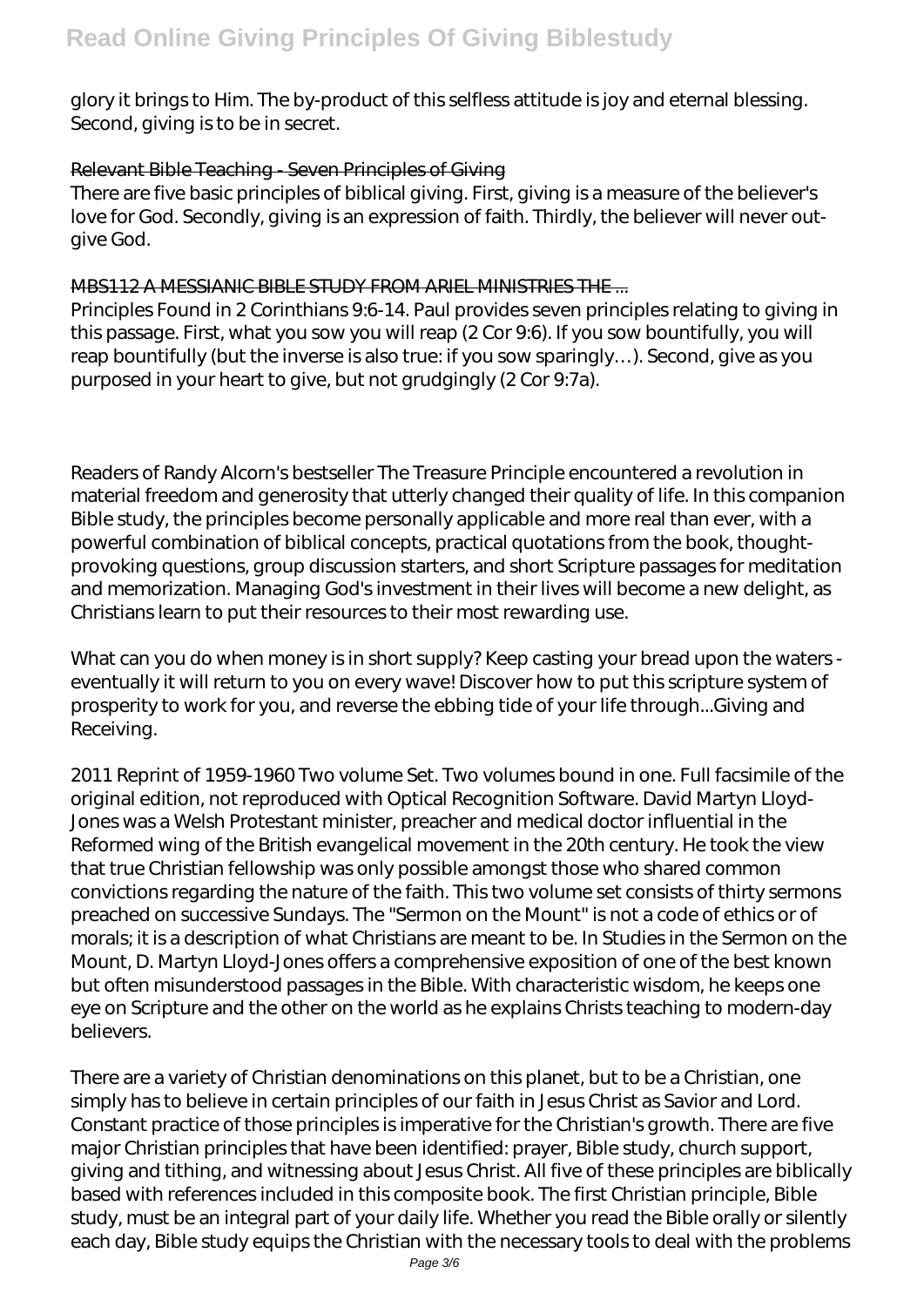# **Read Online Giving Principles Of Giving Biblestudy**

and challenges that you face daily. The second Christian principle, prayer, is equally as important as the first. Communication is necessary for any person to be successful in the world. Well communication with God is mandatory if one wants direction and help with the numerous challenges that we all must face daily. The third Christian principle, giving, is part of the command of Jesus. Giving of our self to the God and to the world at large is a component that has to be adhered to if one professes to be a Christian. The fourth Christian principle, church, is necessary for stability in our life as a Christian. It's important for any Christian to have a place where they can get Christian fellowship; after all, fellowship is one of the key truths found in the New Testament The fifth Christian principle, witnessing, is a command of Jesus. The Great Commission found in the Gospel of Matthew and Acts orders us as Christians to go out into the world and tell others about the saving grace in Jesus Christ. The Old Testament and New Testament have been used to prove the legitimacy of the five Christian principles. Throughout my ministry, I've personally seen these principles practiced by my parents, family, local church members, and of course myself. These principles work, and if practiced, a change can occur in the life of the Christian who consistently makes them a part of their life.

Bible Verses About Giving: 99 Bible Verses on Giving. These verses remind us, that we have been given much and encourages us to give. What does Bible Verses About Giving: 99 Bible Verses on Giving have to offer The Bible Verses on giving will remind us of the Biblical principles for giving. "Bible Verses About Giving: 99 Bible Verses on Giving" will remind us why we should give, remind us to care for those in need, and encourage us to give back to God - Who is our source. We are reminded that all that we have and own is a gift from God. "Bible Verses About Giving: 99 Bible Verses on Giving" will remind us of this. Giving makes us happy. It gives us a sense of purpose. Giving is also an act of compassion. Our willingness to share with others is an indication of what hold our possessions have on us. Our giving can oftentimes make a major impact on the lives of the recipients. Giving to someone in their time of need can often be a life saver for them. By giving to others, we enable them to take advantage of opportunities they would not have had otherwise. In some instances, our giving will enable others have the basic necessities like food and water that we have and take for granted. At one point or another in our lives, we will need something from someone. At one point or another in our lives, we will benefit from the generosity of others.Giving recognises that we are all dependant on one another to survive. "Bible Verses About Giving: 99 Bible Verses on Giving" will remind us that giving is an expression of our faith. We are reminded that money is a tool and we should have the right perspective in handling it. We are reminded that God is the greatest giver. He gave the ultimate gift to us - His son. "Bible Verses About Giving: 99 Bible Verses on Giving" is a numbered compilation of 99 Bible verses from the Old Testament and New Testament. God bless you and your giving. Use this book to encourage yourself to give, in prayer, for sermon preparation and for much more. Sample verses from "Bible Verses About Giving: 99 Bible Verses on Giving" Genesis 26:12 Isaac sowed in that land, and reaped in the same year one hundred times what he planted. God blessed him. Deuteronomy 15:7-8 If a poor man, one of your brothers, is with you within any of your gates in your land which the Lord your God gives you, you shall not harden your heart, nor shut your hand from your poor brother; but you shall surely open your hand to him, and shall surely lend him sufficient for his need, which he lacks. Proverbs 11:24-25. There is one who scatters, and increases yet more. There is one who withholds more than is appropriate, but gains poverty. The liberal soul shall be made fat. He who waters shall be watered also himself. Matthew 25:35-40 For I was hungry, and you gave me food to eat. I was thirsty, and you gave me drink. I was a stranger, and you took me in. I was naked, and you clothed me. I was sick, and you visited me. I was in prison, and you came to me.' "Then the righteous will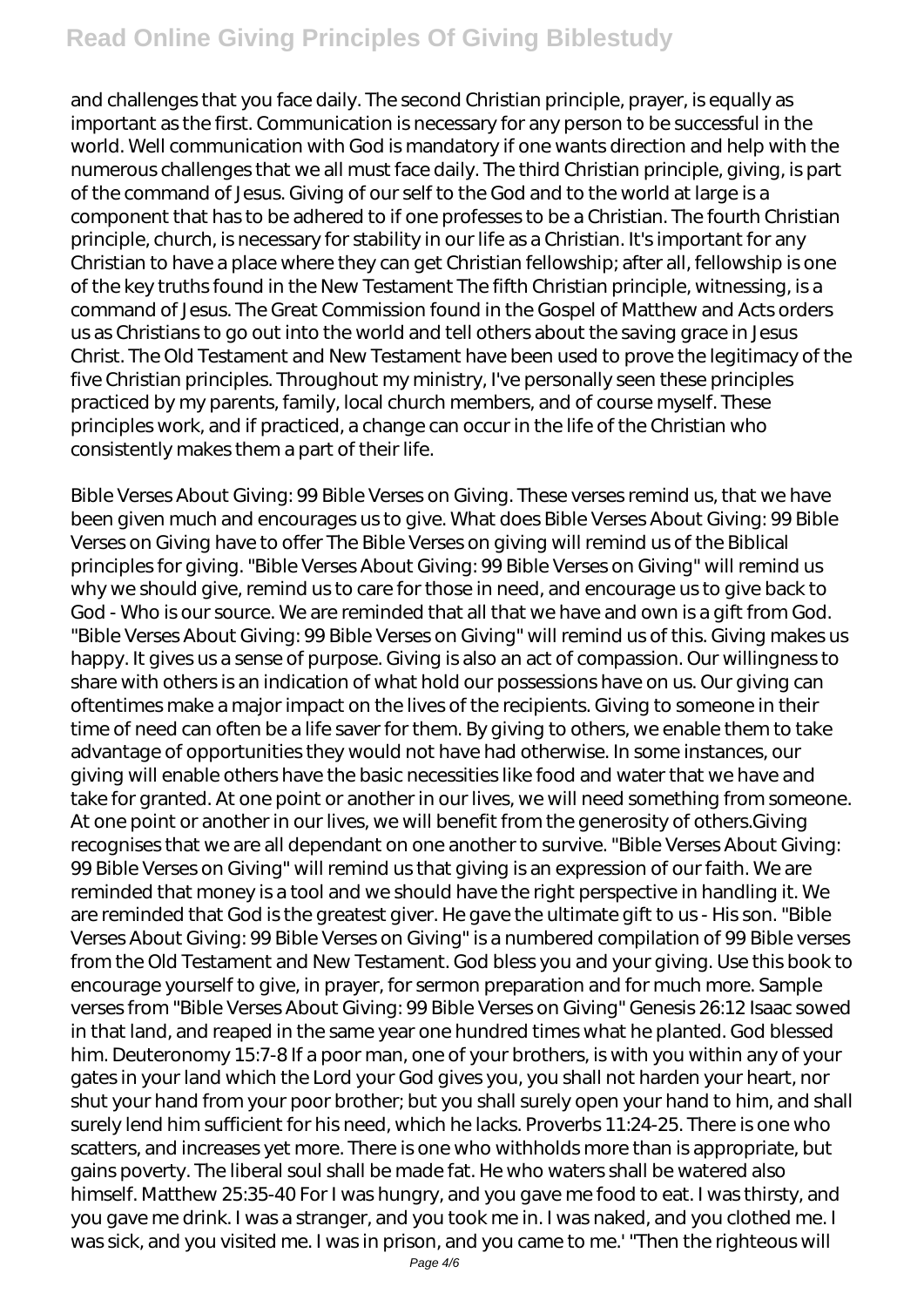# **Read Online Giving Principles Of Giving Biblestudy**

answer him, saying, 'Lord, when did we see you hungry, and feed you; or thirsty, and give you a drink? When did we see you as a stranger, and take you in; or naked, and clothe you? When did we see you sick, or in prison, and come to you?" "The King will answer them, 'Most certainly I tell you, because you did it to one of the least of these my brothers , you did it to me. 2 Corinthians 9:7 Let each man give according as he has determined in his heart; not grudgingly, or under compulsion; for God loves a cheerful giver. Get Your Copy of "Bible Verses About Giving: 99 Bible Verses on Giving" at a discounted price today Tags:Bible Verses, Bible Study, Giving, Give, Bible Verses By Topic, Bible Verses For Every Occasion, Bible Verses On Giving

Giving generously, even sacrificially, is part of radical Christian discipleship. In this booklet, John Sott takes us through the Apostle Paul's teaching on giving. The Didasko Files RESOURCES FROM THE LAUSANNE MOVEMENT The Lausanne Movement is a confessional movement that seeks to articulate the role of today's Church. It links together evangelical movements around the world, and is the largest representative gathering of the Church. The Didasko Files is a growing series--that takes its name from the New Testament Greek verb didasko, meaning "I teach"--used by those involved with the Lausanne Movement. These books are meant to serve the world's Church by helping Christians to grow in their faith.

A Study Guide and a Teacher' s Manual Gospel Principles was written both as a personal study guide and as a teacher' smanual. As you study it, seeking the Spirit of the Lord, you can grow in your understanding and testimony of God the Father, Jesus Christand His Atonement, and the Restoration of the gospel. You can find answers to life' squestions, gain an assurance of your purpose and self-worth, and face personal and family challenges with faith.

Jesus spent more time talking about money and possessions than about heaven and hell combined. But too often weve overlooked or misunderstood his most profound teaching on this topic, from his words in Matthew 6. Far from discouraging his followers from pursuing treasure, Jesus offers us life-changing investment advice. He actually wants us to store up treasures for ourselvesjust not here on earth. Instead, he urges us to store our treasure in heaven, where they will await us, and last forever. We cant take it with usbut we can send it on ahead! The revolutionary concept of The Treasure Principle has transformed how millions view giving. This Revised and Updated edition features a new chapter plus a bonus section addressing frequently asked questions about how to live generously in everyday life. Experience for yourself how the joy of giving can make your life richer, starting today.

You know people around the world are struggling. A homeless man holds a sign that reads, "Anything helps." A poor child lives in a slum swarming with flies. A refugee mother is on the brink of starvation. You ask yourself, " But what can I do about such big problems?" You're looking for long-term solutions. John D. Barry shares incredible, and often shocking, stories about working among the impoverished and unchurched in the U.S. and abroad. And since Barry is a Bible scholar, Jesus' Economy is also deeply rooted in the Scriptures. It is a personal, sometimes funny, often heartbreaking account that presents a revolutionary pattern for lasting change. Jesus' Economy is based on self-sacrifice. His currency is love. It' scalled Jesus' Economy because it' sabout creating a spiritual and physical economy for those who need it most. Here is a thoroughly biblical and compassionate pattern for addressing issues of poverty and offering the hope of the gospel. Jesus' Economy: • Shows how you as an individual can best encourage renewal in your community.  $\cdot$ Demonstrates how your church community or any group can alleviate poverty. • Presents a